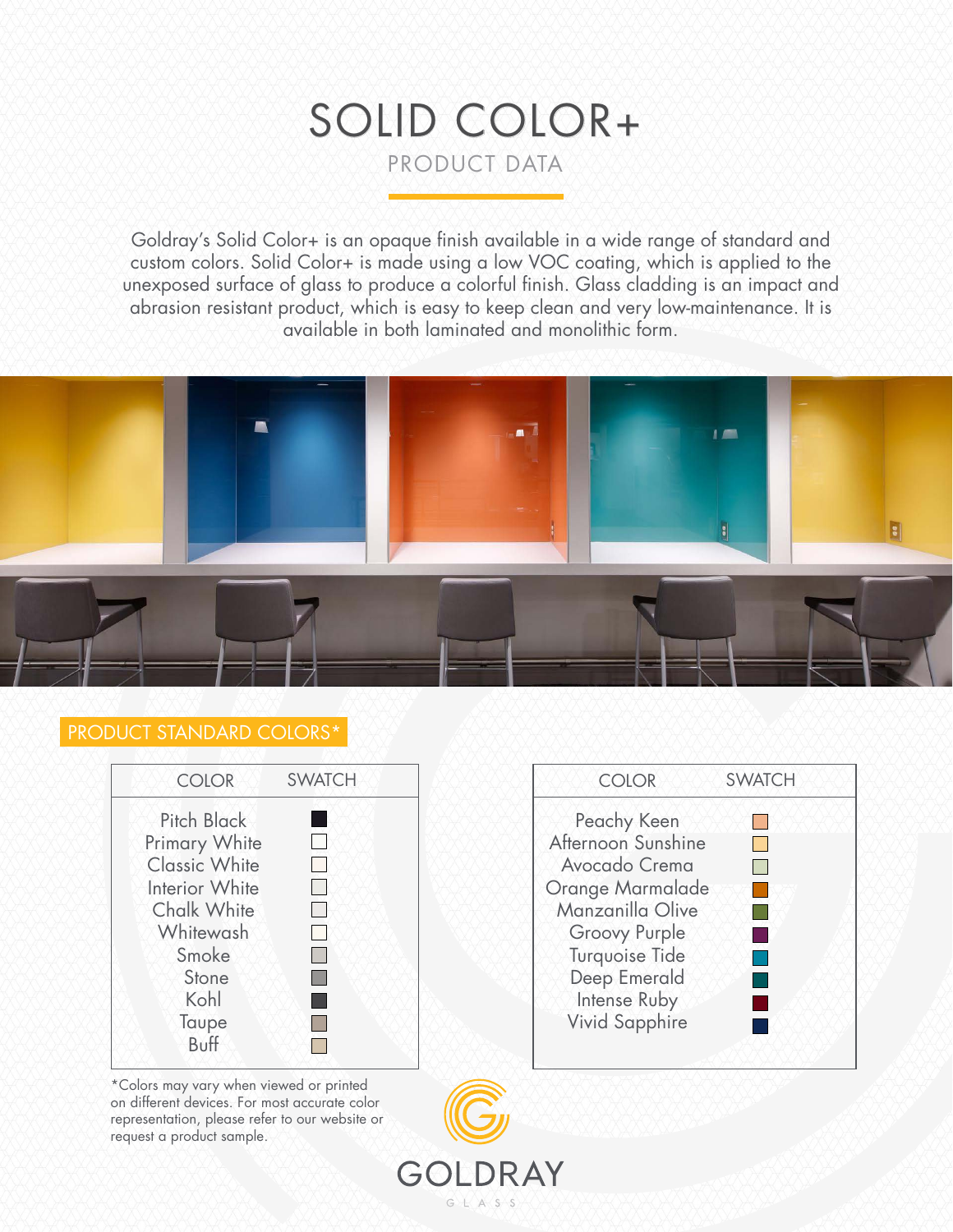# GLASS TOLERANCE

# MONOLITHIC:

| SI Designation  | <b>Traditional</b><br>Designation | Glass Makeup Thickness Range |                |            |          | Glass Weight |               |
|-----------------|-----------------------------------|------------------------------|----------------|------------|----------|--------------|---------------|
|                 |                                   | $min$ ( $mm$ )               | $max$ ( $mm$ ) | $min$ (in) | max (in) | kg/sqm       | $\frac{1}{2}$ |
| 3mm             | $1/8$ in                          | 3.02                         | 3.60           | 0.119      | 0.142    | 8.61         | 1.76          |
| 4mm             | $5/32$ in                         | 3.88                         | 4.39           | 0.153      | 0.173    | 10.59        | 2.17          |
| 5mm             | $3/16$ in                         | 4.67                         | 5.25           | 0.184      | 0.207    | 12.74        | 2.61          |
| 6 <sub>mm</sub> | $1/4$ in                          | 5.66                         | 6.40           | 0.223      | 0.252    | 15.62        | 3.20          |
| 8mm             | $5/16$ in                         | 7.52                         | 8.63           | 0.296      | 0.340    | 21.20        | 4.34          |
| 10mm            | $3/8$ in                          | 9.12                         | 10.51          | 0.359      | 0.414    | 25.90        | 5.30          |
| 12mm            | $1/2$ in                          | 11.91                        | 13.9           | 0.473      | 0.539    | 33.86        | 6.93          |

LAMINATED:

| SI Designation | Traditional<br>Designation | <b>Glass Makeup Thickness Range</b> |            |            |          | Glass Weight |               |
|----------------|----------------------------|-------------------------------------|------------|------------|----------|--------------|---------------|
|                |                            | $min$ ( $mm$ )                      | $max$ (mm) | $min$ (in) | max (in) | kg/sqm       | $\frac{1}{2}$ |
| $3mm + 3mm$    | $1/8$ in + $1/8$ in        | 7.03                                | 9.01       | 0.277      | 0.355    | 16.55        | 3.39          |
| $4mm + 4mm$    | $5/32$ in + $5/32$ in      | 8.75                                | 10.59      | 0.344      | 0.417    | 19.58        | 4.01          |
| $5mm + 5mm$    | $3/16$ in + 3/16in         | 10.33                               | 12.31      | 0.407      | 0.485    | 23.68        | 4.85          |
| $6mm + 6mm$    | $1/4$ in + $1/4$ in        | 12.31                               | 14.61      | 0.485      | 0.576    | 28.61        | 5.86          |



GoldrayGlass.com | 800.640.3709 | info@goldrayglass.com